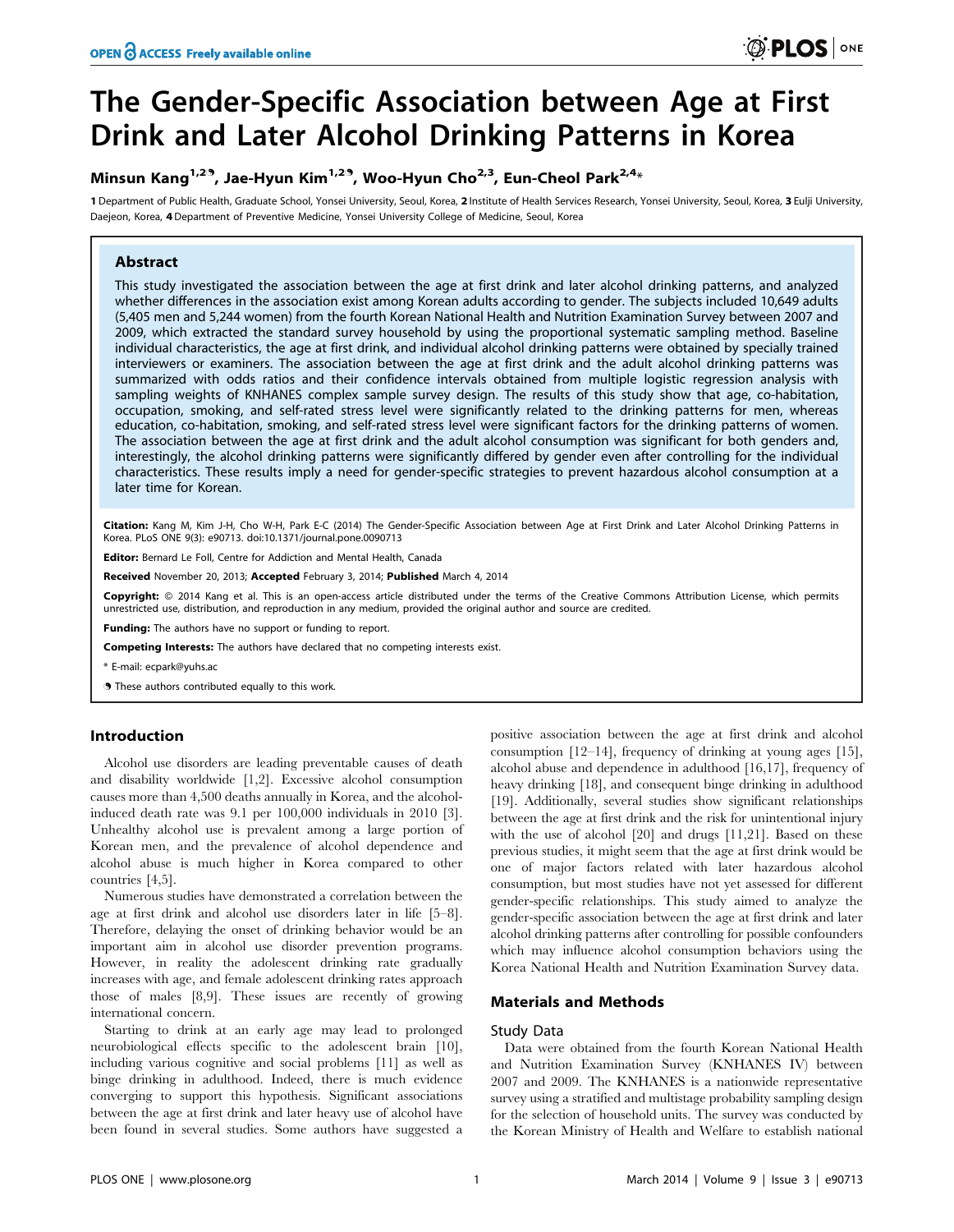health policy based on the evaluation of health risk factors and health indicators. The survey data were obtained by specially trained interviewers or examiners who were not provided with any prior information about the survey participants and all participants signed an informed consent form before the survey was conducted. More details on the research methodology used to gather and analyze the KNHANES are available from the KNHANES website.

Participants over the age of 18 years were identified for this study. A total of 10,649 individuals (5,405 men and 5,244 women) were included as our final study population after excluding persons who never consumed alcohol.

#### Measures

Baseline individual characteristics regarding gender, age, household income, education level, co-habitation, residential region, occupation, smoking, and self-rated stress level were collected for all cases. Age was categorized into five groups  $(\leq 29,$ 30–39, 40–49, 50–59, and  $\geq 60$ ). Household income was classified into four groups: low, middle-low, middle-high, and high. Education level was categorized as follows: elementary school graduate and under, middle school graduate, high school graduate, and college graduate or post-graduate. Co-habitation referred to whether the individual lived with a spouse. With regard to residential region, participants were classified into living in Seoul, living in an urban area, and living in a rural area. Occupation was categorized as follows: white-collar jobs, bluecollar jobs, and unemployed (including student and housewife). Smoking status was categorized into nonsmoker with no past smoking experience, ex-smoker, and current smoker. Self-rated stress level was categorized as follows: very much, much, little, and almost none.

Self-reported questionnaires were used to assess each participant's alcohol related behaviors. For the age at first drink, participants were asked the age at which they first started drinking, not counting tastes or sips, which was classified into eight categories  $\leq 14$ , separately for each year from 15 through 20 years old, and  $\geq$ 21). Three indicators of the adult alcohol drinking patterns were used: The Alcohol Use Disorder Identification Test (AUDIT) score, average drinking frequency in past year, and typical drinking quantity per drinking day in past year. AUDIT is a 10-item screening instrument developed by the World Health Organization for the early detection of persons with harmful alcohol consumption behavior [22]. The AUDIT summary score range is 0 to 30. In this study, AUDIT was classified into two categories ( $\geq 8$  and  $\leq 8$ ) based on that a score of 8 or higher is usually considered as at-risk drinking level [22]. Average drinking frequency in past year was assessed with five categories $\leq 1/$ month, 1/month, 2-4/month, 2-3/week, and  $\geq$ 4/week) and typical drinking quantity per drinking day in past year was assessed with five categories(1 or 2 drinks, 3 or 4 drinks, 5 or 6 drinks, 7–9 drinks, and  $\geq$ 10 drinks). In these questions, a 'drink' was defined as one serving of alcoholic beverages regardless of the kind including beer, whisky, or Soju which is Korean traditional liquor. One serving of these beverages contains 8–9 g alcohol, even though each drink has different volumes. In this study, we considered participants having  $\geq 8$  on the AUDIT, or reporting average drinking  $\geq 2-3$  times/week, or consuming more than 5–6 drinks/drinking day as individuals with at-risk drinking level based on previous studies [5,22]. Therefore, average drinking frequency was classified into two groups  $(\geq 2-3$ /week and  $\leq 2-3$ /week) and typical drinking quantity per drinking day was classified into two groups ( $\geq$ 5 or 6 drinks and  $\leq$  5 or 6 drinks).

#### Statistical analyses

Statistical analyses were performed using SAS version 9.2 (SAS Institute Inc, Cary, NC, USA) to take into account the complex sampling design with sampling weights of KNHANES and provide nationally representative estimates. Descriptive statistics including means, standard deviation, and frequency for estimates of the adult alcohol drinking patterns were calculated for men and women separately since there was no interaction found. Baseline characteristics of the study participants according to the alcohol drinking patterns were compared using the chi-square test. The gender-specific alcohol drinking patterns were compared using a two sample t-test for continuous variables and the chi-square test for categorical variables. The gender-specific effects of the age at first drink on adult alcohol drinking patterns were tested using the chi-square test. Multiple logistic regression analysis was used to find out the relationships between the age at first drink and the adult alcohol drinking patterns after adjusting for potential confounders. Odds ratios and 95% confidence intervals (CIs) were calculated to describe the association between the age at first drink and the drinking patterns for those with age 14 years and under at first drink and each age from 15 through 20 years relative to those with age 21 years or older at first drink, which was the reference group. The sample weights account for sampling variability and adjust the data for differential probability of selection of persons in KNHANES complex sample survey design.

# Results

# Characteristics of the study participants

The characteristics of 10,649 individuals based on the alcohol drinking pattern are shown in Table 1. There is no significant effect of residential region on the three indicators of the adult alcohol drinking patterns for both genders. Age, co-habitation, occupation, smoking, and self-rated stress level were significantly related to AUDIT, average drinking frequency and typical drinking quantity for men. Household income and education were significantly related to average drinking frequency and typical drinking quantity for men. Education, co-habitation, smoking, and self-rated stress level were significantly related to AUDIT, average drinking frequency and typical drinking quantity for women. There is no significant effect of household income on the women's drinking patterns.

#### Alcohol drinking patterns and gender

Just over half (59%) of the respondents were men and 41% were women. The mean AUDIT score was significantly higher for the men than the women with a mean AUDIT of  $10.9\pm7.1$  for the men and  $4.7\pm5.0$  for the women respectively (Table 2). Among men, 43% reported average drinking  $\geq 2-3$  times/week in past year and 69% of men consumed more than 5–6 drinks/drinking day. However, only 16% of women reported average drinking  $\geq$ 2–3 times/week in past year and 25% of women consumed more than 5–6 drinks/drinking day (Table 2).

#### Age at first drink

Table 3 showed inverse associations between the age at first drink and the adult alcohol drinking patterns for both genders. Among those men who first started drinking at age 14 or under, 71% had  $\geq$ 8 on the AUDIT, 54% reported average drinking  $\geq$ 2– 3 times/week in past year and 73% consumed more than 5–6 drinks/drinking day. Among those men who first started drinking at age 21 or older, only 54% had  $\geq 8$  on the AUDIT, 49% reported average drinking  $\geq$ 2–3 times/week in past year and 47% consumed more than 5–6 drinks/drinking day. In the group of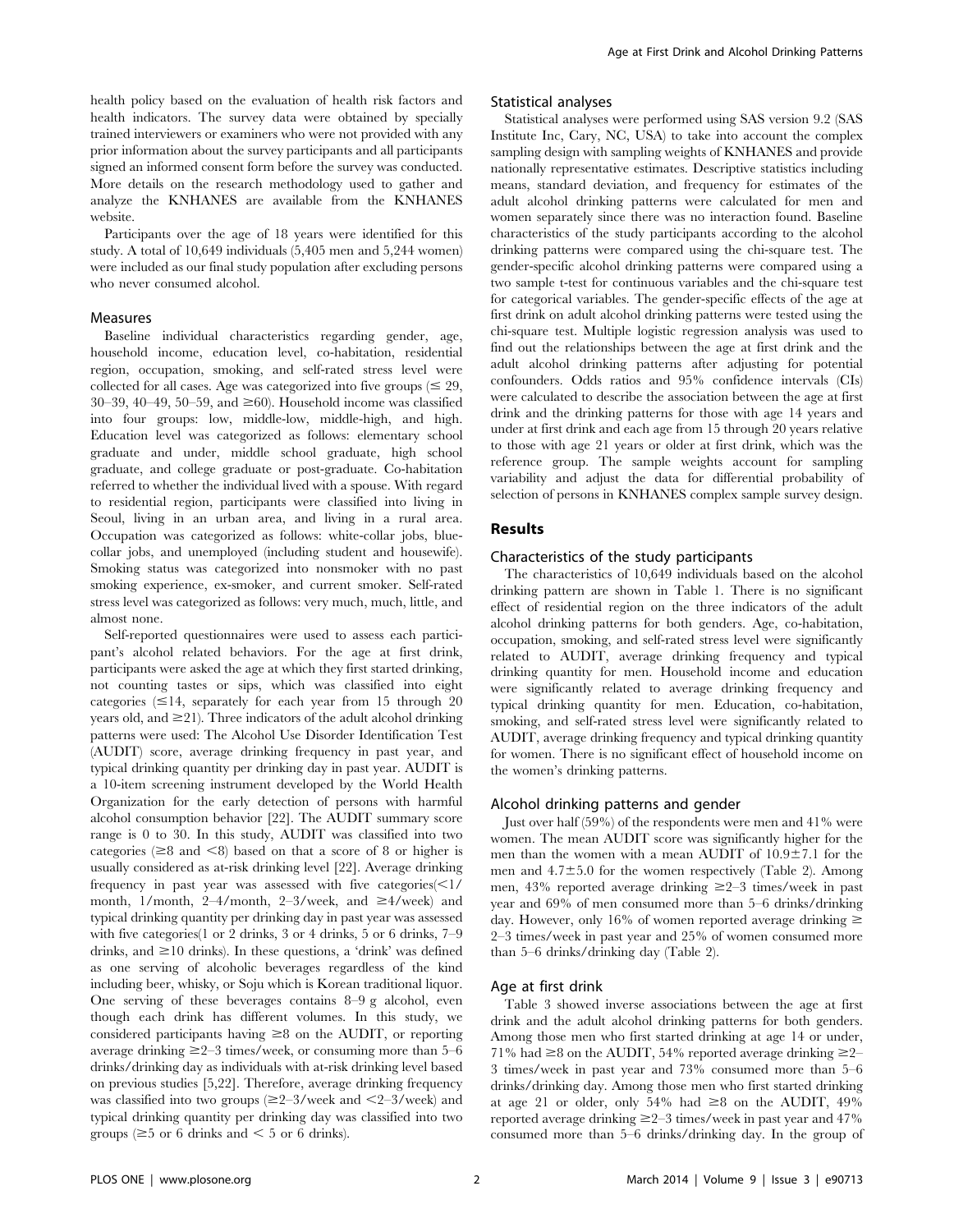Table 1. Characteristics of the study population (number, %).

|                             | Men (n = 5405)     |              |                 |                                                             |                             |         |                   |                           |            |
|-----------------------------|--------------------|--------------|-----------------|-------------------------------------------------------------|-----------------------------|---------|-------------------|---------------------------|------------|
|                             | AUDIT $\geq 8$     | AUDIT < 8    | $p$ -value      | ADF $\geq$ 2-3/week ADF <2-3/week p-value TDQ $\geq$ 5 or 6 |                             |         |                   | TDQ $<$ 5 or 6 $p$ -value |            |
| Age                         |                    |              |                 |                                                             |                             |         |                   |                           |            |
| $\leq 29$                   | 471 (19.3)         | 330 (23.8)   | < .0001         | 219 (13.1)                                                  | 582 (26.9)                  | < .0001 | 603 (23.3)        | 198 (15.9)                | < .0001    |
| $30 - 39$                   | 780 (26.5)         | 432 (24.6)   |                 | 479 (23.2)                                                  | 733 (27.8)                  |         | 897 (27.8)        | 315 (21.3)                |            |
| $40 - 49$                   | 858 (28.4)         | 372 (21.1)   |                 | 627 (29.8)                                                  | 603 (22.6)                  |         | 897 (27.6)        | 333 (21.5)                |            |
| $50 - 59$                   | 628 (16.7)         | 301 (15.5)   |                 | 526 (20.3)                                                  | 403 (13.2)                  |         | 596 (15.1)        | 333 (18.8)                |            |
| $\geq 60$                   | 644 (9.1)          | 589 (15.0)   |                 | 672 (13.6)                                                  | 561 (9.5)                   |         | 445 (6.2)         | 788 (22.5)                |            |
| Household income            |                    |              |                 |                                                             |                             |         |                   |                           |            |
| Low                         | 505 (11.3)         | 332 (11.3)   | 0.867           | 442 (12.6)                                                  | 395 (10.4)                  | 0.004   | 428 (10.0)        | 409 (14.2)                | 0.001      |
| Middle-low                  | 803 (23.0)         | 499 (23.8)   |                 | 655 (25.3)                                                  | 647 (21.8)                  |         | 798 (23.0)        | 504 (24.0)                |            |
| Middle-high                 | 989 (31.3)         | 589 (32.0)   |                 | 702 (30.6)                                                  | 876 (32.3)                  |         | 1,048 (32.0)      | 530 (30.7)                |            |
| High                        | 1,084 (34.3)       | 604 (32.9)   |                 | 724 (31.6)                                                  | 964 (35.5)                  |         | 1,164 (35.0)      | 524 (31.1)                |            |
| Education                   |                    |              |                 |                                                             |                             |         |                   |                           |            |
| $\leq$ Elementary<br>school | 571 (11.4)         | 321 (9.6)    | 0.091           | 566 (15.7)                                                  | 326 (6.9)                   | < .0001 | 429 (8.5)         | 463 (15.6)                | < .0001    |
| $\leq$ Middle school        | 412 (10.6)         | 239 (9.3)    |                 | 365 (13.1)                                                  | 286 (7.8)                   |         | 353 (9.4)         | 298 (11.7)                |            |
| $\leq$ High school          | 1,320 (43.3)       | 782 (43.6)   |                 | 920 (41.0)                                                  | 1,182 (45.3)                |         | 1,445 (45.2)      | 657 (39.6)                |            |
| $\geq$ College              | 1,078 (34.7)       | 682 (37.5)   |                 | 672 (30.1)                                                  | 1,088 (40.1)                |         | 1,211 (37.0)      | 549 (33.0)                |            |
| Co-habitation               |                    |              |                 |                                                             |                             |         |                   |                           |            |
| Married                     | 2,615 (73.1)       | 1,537 (69.7) | 0.002           | 2,071 (78.3)                                                | 2,081 (67.0)                | < .0001 | 2,531 (69.6)      | 1,621 (76.8)              | < .0001    |
| Single                      | 574 (22.1)         | 405 (26.9)   |                 | 300 (16.5)                                                  | 679 (29.4)                  |         | 726 (26.1)        | 253 (19.0)                |            |
| Separated                   | 88 (1.9)           | 50 (1.7)     |                 | 74 (2.2)                                                    | 64 (1.5)                    |         | 79 (1.6)          | 59 (2.2)                  |            |
| Divorced                    | 104(2.9)           | 32 (1.7)     |                 | 78 (3.0)                                                    | 58 (2.0)                    |         | 102(2.7)          | 34(2.0)                   |            |
| Residential region          |                    |              |                 |                                                             |                             |         |                   |                           |            |
| Capital city                | 536 (20.8)         | 382 (23.5)   | 0.137           | 390 (20.4)                                                  | 528 (22.8)                  | 0.074   | 590 (21.7)        | 328 (21.9)                | 0.802      |
| Urban                       | 1,588 (48.5)       | 941 (48.2)   |                 | 1,140 (47.8)                                                | 1,389 (48.8)                |         | 1,646 (48.7)      | 883 (47.6)                |            |
| Rural                       | 1,257 (30.7)       | 701 (28.4)   |                 | 993 (31.8)                                                  | 965 (28.4)                  |         | 1,202 (29.6)      | 756 (30.6)                |            |
| Occupation                  |                    |              |                 |                                                             |                             |         |                   |                           |            |
| White-collar                | 1,433 (49.0)       | 748 (43.8)   | < .0001         | 924 (44.6)                                                  | 1,257 (49.1)                | < 0.001 | 1,572 (50.6)      | 609 (39.5)                | < .0001    |
| Blue-collar                 | 1,381 (37.5)       | 802 (37.1)   |                 | 1,158 (42.4)                                                | 1,025(33.5)                 |         | 1,306 (35.5)      | 877 (41.5)                |            |
| None                        | 567 (13.4)         | 474 (19.0)   |                 | 441 (13.0)                                                  | 600 (17.4)                  |         | 560 (13.9)        | 481 (19.1)                |            |
| Smoking                     |                    |              |                 |                                                             |                             |         |                   |                           |            |
| Nonsmoker                   | 431 (12.9)         | 451 (23.0)   | < .0001         | 268 (10.2)                                                  | 614 (21.5)                  | < .0001 | 485 (14.2)        | 397 (21.8)                | < .0001    |
| Ex-smoker                   | 1,118 (30.0)       | 807 (36.4)   |                 | 882 (31.2)                                                  | 1,043 (33.2)                |         | 1,081 (29.0)      | 844 (39.7)                |            |
| Current                     | 1,832 (57.2)       | 766 (40.6)   |                 | 1,373 (58.6)                                                | 1,225 (45.3)                |         | 1,872 (56.8)      | 726 (38.5)                |            |
| Self-rated stress           |                    |              |                 |                                                             |                             |         |                   |                           |            |
| Very much                   | 183(5.2)           | 73 (3.3)     | 0.002           | 130(5.0)                                                    | 126(4.1)                    | 0.018   | 172 (4.7)         | 84 (4.1)                  | 0.012      |
| Much                        | 791 (24.5)         | 398 (21.4)   |                 | 558 (23.7)                                                  | 631 (23.1)                  |         | 801 (24.0)        | 388 (22.0)                |            |
| Little                      | 1,900 (57.6)       | 1,177 (59.8) |                 | 1,373 (56.0)                                                | 1,704 (60.3)                |         | 1,985 (58.8)      | 1,092 (57.7)              |            |
| Almost none                 | 507 (12.7)         | 376 (15.5)   |                 | 462 (15.3)                                                  | 421 (12.5)                  |         | 480 (12.6)        | 403 (16.3)                |            |
|                             | Women $(n = 5244)$ |              |                 |                                                             |                             |         |                   |                           |            |
|                             | AUDIT $\geq 8$     | AUDIT $< 8$  | <i>p</i> -value | ADF $\geq$ 2-3/week                                         | ADF $\leq$ 2-3/week p-value |         | TDQ $\geq$ 5 or 6 | $TDQ < 5$ or 6            | $p$ -value |
| Age                         |                    |              |                 |                                                             |                             |         |                   |                           |            |
| $\leq$ 29                   | 326 (42.6)         | 610 (20.2)   | < .0001         | 134 (24.9)                                                  | 802 (25.2)                  | 0.8571  | 425 (46.0)        | 511 (18.3)                | < .0001    |
| $30 - 39$                   | 273 (23.6)         | 1,064 (24.8) |                 | 210 (25.1)                                                  | 1,127 (24.4)                |         | 320 (24.1)        | 1,017 (24.6)              |            |
| $40 - 49$                   | 232 (21.0)         | 1,022 (26.6) |                 | 204 (26.7)                                                  | 1,050(25.1)                 |         | 244 (18.8)        | 1,010 (27.5)              |            |
| $50 - 59$                   | 115 (9.2)          | 724 (16.1)   |                 | 115 (13.8)                                                  | 724 (14.8)                  |         | 119 (8.3)         | 720 (16.7)                |            |
| $\geq 60$                   | 67(3.5)            | 811 (12.3)   |                 | 124 (9.6)                                                   | 754 (10.5)                  |         | 58 (2.7)          | 820 (12.9)                |            |

Household income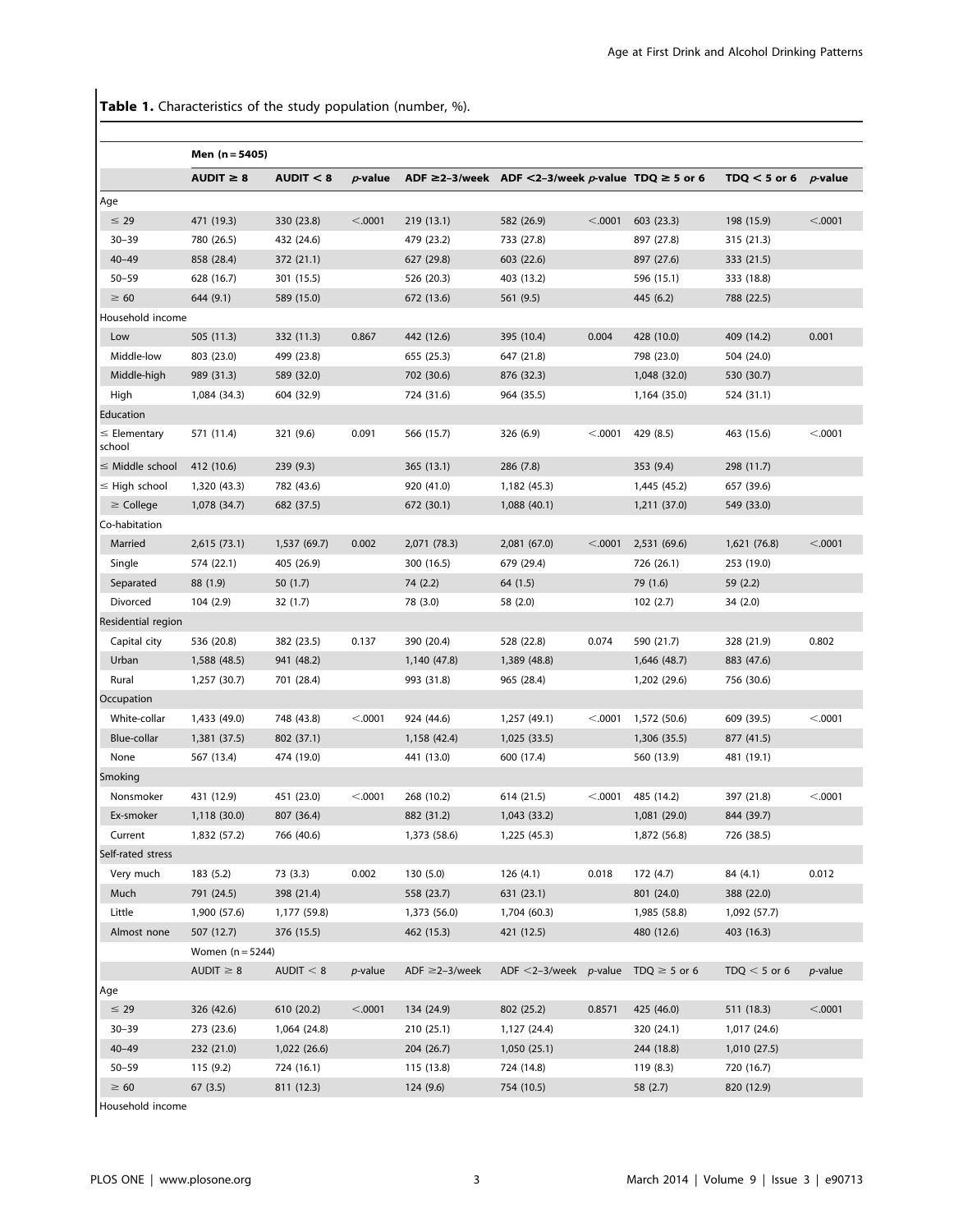# Table 1. Cont.

|                             | Men (n = 5405) |              |            |                                                             |              |         |            |                |            |
|-----------------------------|----------------|--------------|------------|-------------------------------------------------------------|--------------|---------|------------|----------------|------------|
|                             | $AUDIT \geq 8$ | AUDIT < 8    | $p$ -value | ADF $\geq$ 2-3/week ADF <2-3/week p-value TDQ $\geq$ 5 or 6 |              |         |            | $TOQ < 5$ or 6 | $p$ -value |
| Low                         | 155 (12.1)     | 687 (13.5)   | 0.0261     | 144 (14.7)                                                  | 698 (12.9)   | 0.0694  | 168 (12.2) | 674 (13.6)     | 0.3387     |
| Middle-low                  | 287 (29.4)     | 1,008 (24.2) |            | 198 (26.5)                                                  | 1,097 (25.2) |         | 305 (27.4) | 990 (24.7)     |            |
| Middle-high                 | 303 (30.0)     | 1,214 (29.5) |            | 239 (31.8)                                                  | 1,278 (29.2) |         | 355 (30.3) | 1,162 (29.4)   |            |
| High                        | 268 (28.5)     | 1,322 (32.7) |            | 206 (26.9)                                                  | 1,384 (32.7) |         | 338 (30.2) | 1,252 (32.3)   |            |
| Education                   |                |              |            |                                                             |              |         |            |                |            |
| $\leq$ Elementary<br>school | 156 (11.0)     | 1,059 (19.0) | < .0001    | 192 (18.5)                                                  | 1,023 (17.0) | < .0001 | 147 (9.4)  | 1,068 (19.9)   | < .0001    |
| $\leq$ Middle school        | 121 (11.5)     | 459 (10.7)   |            | 99 (14.1)                                                   | 481 (10.3)   |         | 101(8.3)   | 479 (11.7)     |            |
| $\leq$ High school          | 516 (53.3)     | 1,551 (39.6) |            | 356 (48.0)                                                  | 1,711 (41.6) |         | 619 (54.4) | 1,448 (38.7)   |            |
| $\geq$ College              | 220 (24.2)     | 1,162 (30.6) |            | 140 (19.5)                                                  | 1,242 (31.0) |         | 299 (28.0) | 1,083 (29.6)   |            |
| Co-habitation               |                |              |            |                                                             |              |         |            |                |            |
| Married                     | 557 (50.1)     | 3,048 (70.5) | < .0001    | 513 (63.2)                                                  | 3,092 (66.6) | 0.0041  | 625 (49.3) | 2,980 (71.6)   | < .0001    |
| Single                      | 298 (37.5)     | 525 (16.8)   |            | 117(20.3)                                                   | 706 (21.5)   |         | 382 (39.9) | 441 (15.2)     |            |
| Separated                   | 85 (6.4)       | 529 (9.8)    |            | 102 (10.4)                                                  | 512 (8.8)    |         | 79 (5.4)   | 535 (10.2)     |            |
| Divorced                    | 73 (6.0)       | 129 (2.9)    |            | 55(6.1)                                                     | 147(3.1)     |         | 80(5.4)    | 122(3.0)       |            |
| Residential region          |                |              |            |                                                             |              |         |            |                |            |
| Capital city                | 196 (22.1)     | 704 (21.4)   | 0.8994     | 145 (22.6)                                                  | 755 (21.3)   | 0.4427  | 223 (21.7) | 677 (21.5)     | 0.8877     |
| Urban                       | 478 (48.8)     | 2,058 (49.7) |            | 373 (50.8)                                                  | 2,163 (49.3) |         | 565 (48.8) | 1,971 (49.8)   |            |
| Rural                       | 339 (29.1)     | 1,469 (28.9) |            | 269 (26.6)                                                  | 1,539 (29.4) |         | 378 (29.5) | 1,430 (28.8)   |            |
| Occupation                  |                |              |            |                                                             |              |         |            |                |            |
| White-collar                | 476 (51.6)     | 1,486 (41.5) | < .0001    | 326 (45.6)                                                  | 1,636 (43.4) | 0.2737  | 549 (51.4) | 1,413 (41.2)   | < .0001    |
| Blue-collar                 | 174 (15.5)     | 886 (18.2)   |            | 172 (18.8)                                                  | 888 (17.3)   |         | 174 (13.1) | 886 (19.0)     |            |
| None                        | 363 (32.9)     | 1,859 (40.3) |            | 289 (35.7)                                                  | 1,933 (39.3) |         | 443 (35.5) | 1,779 (39.8)   |            |
| Smoking                     |                |              |            |                                                             |              |         |            |                |            |
| Nonsmoker                   | 688 (65.6)     | 3,819 (89.5) | < .0001    | 561 (67.3)                                                  | 3,946 (87.4) | < .0001 | 809 (67.9) | 3,698 (89.7)   | < .0001    |
| Ex-smoker                   | 106 (11.9)     | 225 (6.0)    |            | 79 (12.3)                                                   | 252 (6.3)    |         | 120 (11.3) | 211 (5.9)      |            |
| Current                     | 219<br>(22.5)  | 187 (4.5)    |            | 147 (20.4)                                                  | 259(6.2)     |         | 237 (20.8) | 169 (4.4)      |            |
| Self-rated stress           |                |              |            |                                                             |              |         |            |                |            |
| Very much                   | 86 (9.3)       | 212(5.3)     | < .0001    | 59 (8.9)                                                    | 239 (5.7)    | 0.0089  | 88 (8.2)   | 210(5.5)       | < .0001    |
| Much                        | 348 (34.9)     | 1,055 (26.0) |            | 234 (30.4)                                                  | 1,169 (27.5) |         | 385 (33.9) | 1,018 (26.0)   |            |
| Little                      | 494 (48.1)     | 2,444 (57.6) |            | 415 (52.5)                                                  | 2,523 (56.1) |         | 597 (49.8) | 2,341 (57.4)   |            |
| Almost none                 | 85 (7.7)       | 520 (11.0)   |            | 79 (8.3)                                                    | 526 (10.7)   |         | 96 (8.0)   | 509 (11.0)     |            |

Abbreviations: AUDIT, Alcohol Use Disorder Identification Test; ADF, average drinking frequency in past year; TDQ, typical drinking quantity (drinks/drinking day). Note: p-values are based on the chi-squared test for categorical variables.

doi:10.1371/journal.pone.0090713.t001

Table 2. The association between alcohol drinking patterns and gender <sup>a</sup>.

|                                        | Overall |           | Men   |       | Women |          | $p$ -value $b$ |  |
|----------------------------------------|---------|-----------|-------|-------|-------|----------|----------------|--|
| n (%)                                  | 10,649  | $(100\%)$ | 5,405 | (59%) | 5,244 | $(41\%)$ | -              |  |
| Alcohol drinking patterns in adulthood |         |           |       |       |       |          |                |  |
| AUDIT score                            | 8.5     |           | 10.9  | (7.1) | 4.7   | (5.0)    | < .0001        |  |
| ADF $\geq$ 2-3/week                    | 3,310   |           | 2.523 | (43%) | 787   | (16%)    | < 0.0001       |  |
| TDQ $\geq$ 5 or 6 drinks/drinking day  | 4,604   |           | 3,438 | (69%) | 1,166 | (25%)    | < 0.0001       |  |

Abbreviations: AUDIT, Alcohol Use Disorder Identification Test; ADF, average drinking frequency in past year; TDQ, typical drinking quantity.

<sup>a</sup>Data are expressed as the mean (SD) or n (%) by weighted number.

bp-values were calculated using a two sample t-test or chi-square test.

doi:10.1371/journal.pone.0090713.t002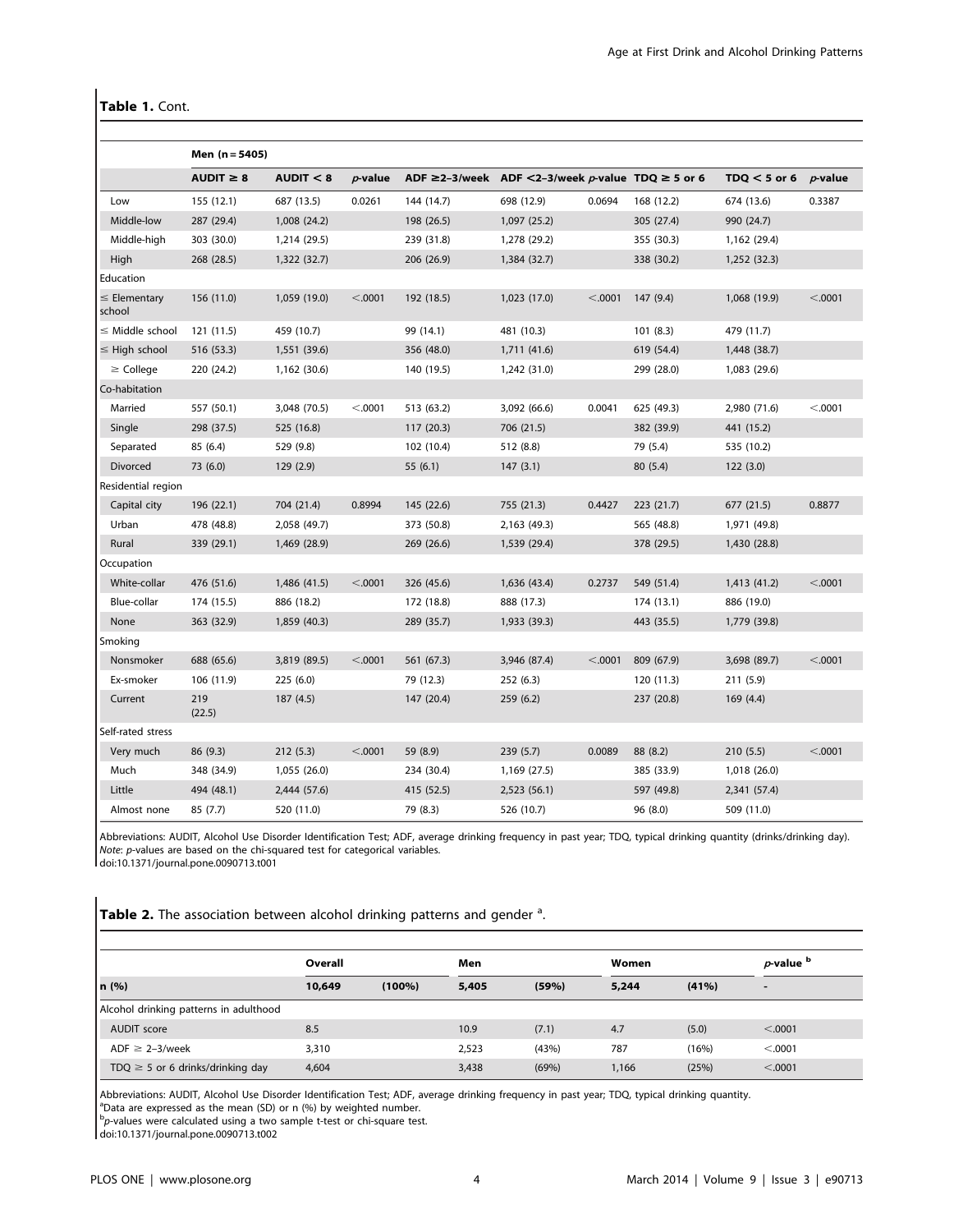Table 3. Alcohol drinking patterns in adult by the age at first drink and gender <sup>a</sup>.

| Age at first<br>drink (year) | Men          |                        |                                |                              | Women        |                        |                                |                                |  |  |
|------------------------------|--------------|------------------------|--------------------------------|------------------------------|--------------|------------------------|--------------------------------|--------------------------------|--|--|
|                              | <b>Total</b> | AUDIT $\geq 8^{\circ}$ | ADF $\geq$ 2-3/week $^{\rm b}$ | TDQ $\geq$ 5 or 6 $^{\rm b}$ | <b>Total</b> | AUDIT $\geq 8^{\circ}$ | ADF $\geq$ 2-3/week $^{\rm b}$ | TDQ $\geq$ 5 or 6 <sup>b</sup> |  |  |
| $\leq 14$                    | 350 (8%)     | 250 (71%)              | 189 (54%)                      | 255 (73%)                    | 108 (3%)     | 51 (47%)               | 24 (22%)                       | 53 (49%)                       |  |  |
| 15                           | 359 (7%)     | 249 (69%)              | 189 (53%)                      | 253 (70%)                    | 127 (3%)     | 48 (38%)               | 24 (19%)                       | 60 (47%)                       |  |  |
| 16                           | 428 (9%)     | 307 (72%)              | 212 (50%)                      | 338 (79%)                    | 144 (3%)     | 60 (42%)               | 30 (21%)                       | 69 (48%)                       |  |  |
| 17                           | 641 (13%)    | 447 (70%)              | 327 (51%)                      | 468 (73%)                    | 246 (6%)     | 90 (37%)               | 57 (23%)                       | 101 (41%)                      |  |  |
| 18                           | 907 (18%)    | 593 (65%)              | 419 (46%)                      | 616 (68%)                    | 474 (10%)    | 127 (27%)              | 68 (14%)                       | 162 (34%)                      |  |  |
| 19                           | 792 (15%)    | 467 (59%)              | 315 (40%)                      | 522 (66%)                    | 732 (15%)    | 147 (20%)              | 91 (12%)                       | 183 (25%)                      |  |  |
| 20                           | 1,033 (17%)  | 586 (57%)              | 431 (42%)                      | 566 (55%)                    | 1,057 (20%)  | 165 (16%)              | 142 (13%)                      | 211 (20%)                      |  |  |
| $21 \leq$                    | 895 (13%)    | 482 (54%)              | 441 (49%)                      | 420 (47%)                    | 2,356 (39%)  | 325 (14%)              | 351 (15%)                      | 327 (14%)                      |  |  |
| <b>Total</b>                 | 5,405 (100%) | 3,381 (63%)            | 2,523 (43%)                    | 3,438 (69%)                  | 5,244 (100%) | (22%) 013.             | 787 (16%)                      | 1,166 (25%)                    |  |  |

Abbreviations: AUDIT, Alcohol Use Disorder Identification Test; ADF, average drinking frequency in past year; TDQ, typical drinking quantity (drinks/drinking day). <sup>a</sup>Data are expressed as n (%) by weighted number.

 $^{\text{b}}$ p-values were significant at the P<0.01 level using chi-square test.

Note: percentages may not add to 100, or to the subgroup total, due to rounding.

doi:10.1371/journal.pone.0090713.t003

women, 47% of those who started drinking at age 14 or under had  $\geq$ 8 on the AUDIT, 22% reported average drinking  $\geq$ 2–3 times/ week in past year and 49% consumed more than 5–6 drinks/ drinking day, whereas 14% of those who started drinking at age 21 or older had  $\geq 8$  on the AUDIT, 15% reported average drinking  $\geq$ 2–3 times/week in past year and 14% consumed more than 5–6 drinks/drinking day (Table 3). The interactions of gender and the age at first drink were not statistically significant at 0.01 level on the AUDIT score ( $F_{470}$  = 2.18, P = 0.0347), average drinking frequency ( $F_{470}$  = 1.42, P = 0.1939), and typical dinking quantity per drinking day ( $F_{470}$  = 2.44, P = 0.0183).

#### Effect of the age at first drink on alcohol drinking pattern

Odds ratios and 95% CIs from multiple logistic regression analysis revealed that relative to those who waited until age 21 years or older, those who started drinking at an earlier age were more likely to have  $\geq 8$  on the AUDIT, report average drinking  $\geq$ 2–3 times/week, and consume more than 5–6 drinks/drinking day (Figure 1). After controlling for age, household income, education, co-habitation, residential region, occupation, smoking, and selfrated stress level, men who first started drinking at age 14 or under had 1.46 (95% CI, 0.99–2.15) times the odds of having  $\geq 8$  on the AUDIT, 1.56 (95% CI, 1.08–2.24) times the odds of reporting average drinking  $\geq 2-3$  times/week, and 1.50 (95% CI, 1.05–2.16) times the odds of consuming more than 5–6 drinks/drinking day relative to those who waited until they were 21 years or older. For women relative to those who started drinking at age 21 or older, those who first started drinking at age 14 or under had 2.23 (95% CI, 1.27–3.91) times the odds of having  $\geq 8$  on the AUDIT, 1.35 (95% CI, 0.71–2.55) times the odds of reporting average drinking  $\geq$ 2–3 times/week, and 1.82 (95% CI, 0.98–3.37) times the odds of consuming more than 5–6 drinks/drinking day, after controlling for all the mentioned confounders.

# Discussion

This study demonstrated that alcohol drinking patterns in regards to AUDIT scores, average drinking frequency, and typical drinking quantity on drinking day in later adulthood were associated with the age at first drink in Korean. Although several studies indicated that the age at first drink is associated with later

hazardous alcohol consumption [15,17,23], it is particularly unclear whether those associations differ by gender. An important aim for many prevention programs targeting young people for alcohol-related disorders is to delay the onset of drinking as long as possible [24,25] and many studies have recommended that the prevention of adult heavy drinking should include delaying the onset of drinking [26,27]. Therefore, it is essential to understand differences in the onset age of drinking and alcohol drinking patterns in adulthood between men and women so to inform the construction and evaluation of gender-specific strategies to prevent risky or hazardous alcohol consumption at a later time.

Age, co-habitation, occupation, smoking, and self-rated stress level were significantly related to the drinking patterns for men, whereas education, co-habitation, smoking, and self-rated stress level were significant factors for the drinking patterns of women. Overall, men were more likely to have higher AUDIT score and reported drinking more frequently and more daily consumed alcohol quantity than women. Regardless of gender, our results showed a significant inverse association between the age at first drink and the adult alcohol drinking patterns: persons who first started drinking at earlier age are more likely to have  $\geq 8$  on the AUDIT, report average drinking  $\geq 2-3$  times/week, and consume more than 5–6 drinks/drinking day, which means individuals with at-risk drinking level [2,5]. Those inverse associations between the age at first drink and the alcohol drinking patterns in regards to AUDIT scores, average drinking frequency, and typical drinking quantity on drinking day in later adulthood were constant except for average drinking frequency of women even after adjusting potential confounders including age, household income, education, co-habitation, residual region, occupation, smoking, and selfrated stress level (Figure 1). Men and women participants who initiated drinking prior to age 17 reported significantly more in atrisk drinking indicators than individuals who began drinking at age 20 or later which is the legal age limit in Korea. Thus the effect of the age at first drink on adult alcohol drinking patterns was similar for both genders.

The results were in accordance with several evidences from previous studies. Both men and women experiencing binge drinking in adulthood most frequently had a drinking onset of age 14 or under, which was an association that rapidly declined after age 21 [19,22]. Significant increasing trends were observed in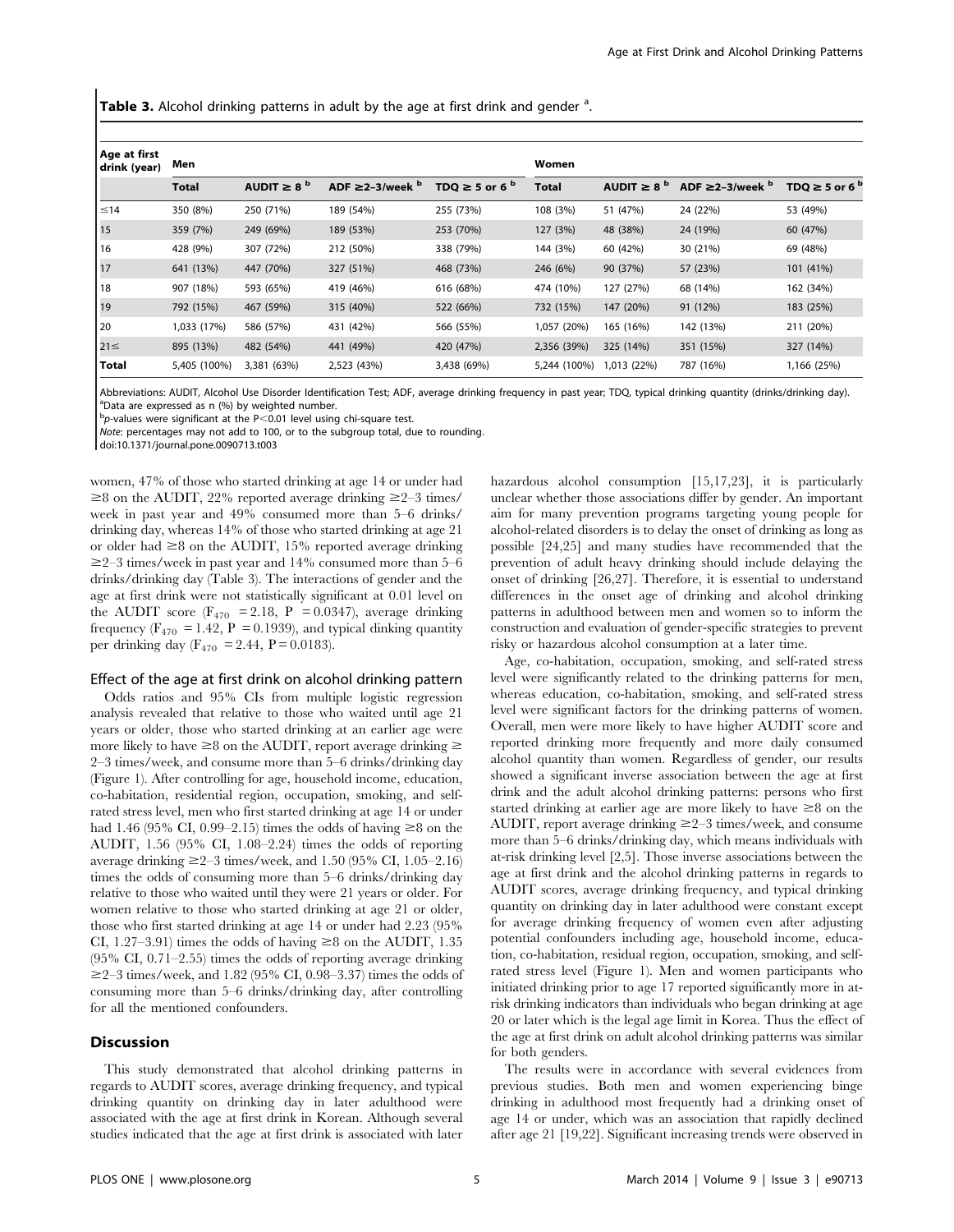

Figure 1. Mean adjusted odds ratios of three indicators of the adult alcohol drinking patterns from multiple logistic regressions. Abbreviations: AUDIT, Alcohol Use Disorder Identification Test; ADF, average drinking frequency in past year; TDQ, typical drinking quantity (drinks/ drinking day). \* p-values were significant at the P<0.05 level using chi-square test. Note: odds ratios are relative to those who started drinking at 21 years or older, controlling for age, household income, education, co-habitation, residential region, occupation, smoking, and self-rated stress level by gender. Error bars represent 95% confidence intervals. doi:10.1371/journal.pone.0090713.g001

the rate of alcohol consumption [5,15,19], frequency of drinking at young ages [1], alcohol abuse and dependence in adulthood [9,20], frequency of heavy drinking [18], and consequent binge drinking in adulthood [16] among participants who initiated drinking at earlier age. Apart from a previous study [16], there was no significant association between the age at first drink and average drinking frequency among women in present study. Only men who initiated drinking at age 18 or under were slightly more likely to report average drinking  $\geq 2-3$  times/week and the results were statistically significant. Future study is warranted to better understand the gender-specific association between the onset age of drinking and alcohol drinking patterns.

This study has several limitations that need to be taken into consideration. First, we could not fully exclude the effects of information bias because the measurement of alcohol drinking patterns along with the age at first drink was based on a